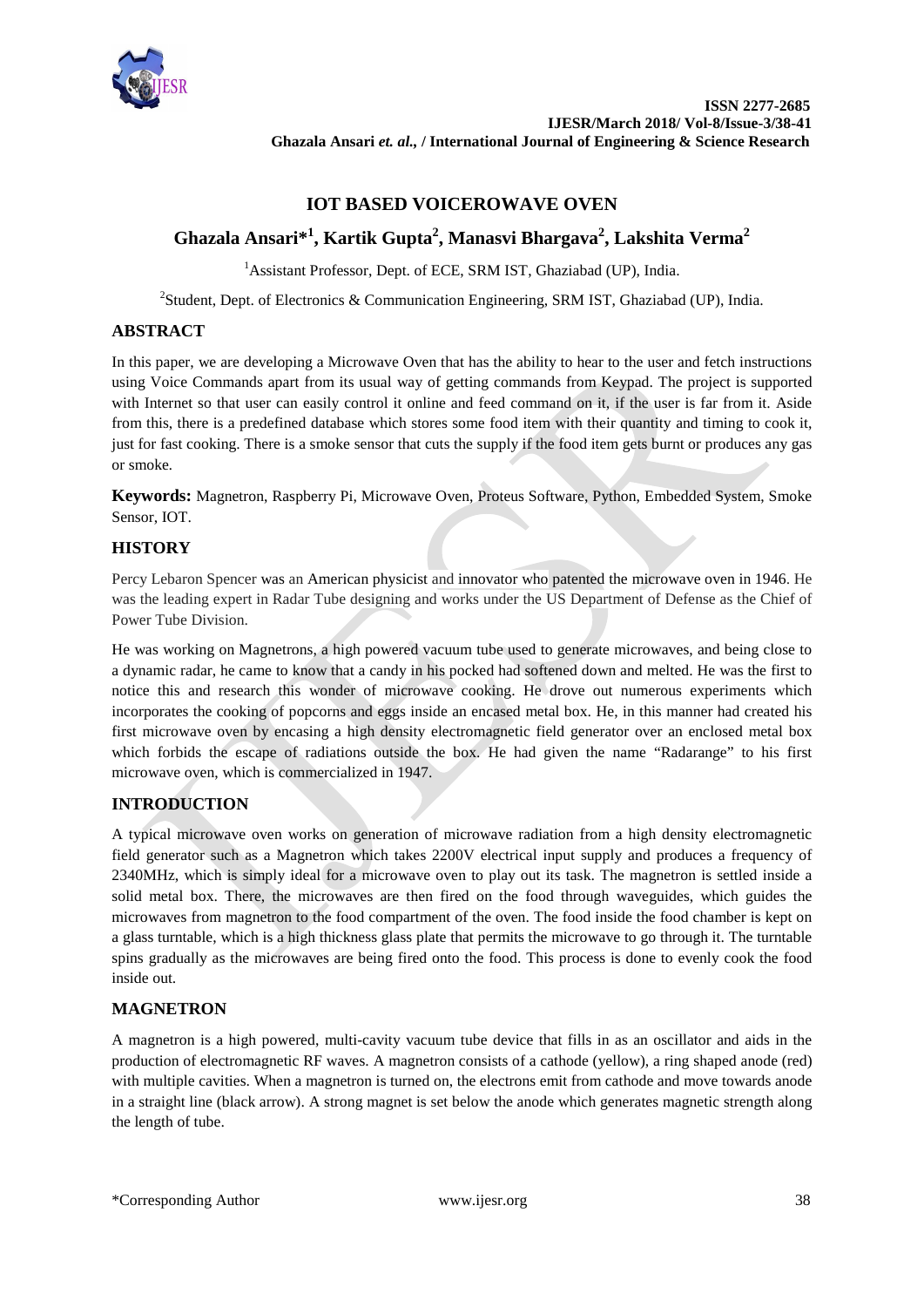

When the electrons move from cathode to anode, they go through an electric field extended between the cathode and the anode, and a magnetic field which is produced by the magnet, in the meantime. An electrically charged particle which moves in this magnetic field, experience the field force and follow a bended path (blue hover) instead of a straight path, speeding up in between the cavity of cathode and anode. The electrons then transmit its energy to cavity and the cavity then starts resonating. This resonation ultimately results in outflow or emission of microwave radiation.

# **RASPBERRY PI**

Raspberry Pi 3 Model B is the third generation of Raspberry Pi series. It is powered with Broadcom BCM2837 (1.2GHz Quad-Core ARM Cortex A53) microprocessor which is 10x more powerful and fast than its predecessors. It has 1GB of RAM and up to 32GB of Hard Drive. In terms of connectivity it support Wi-Fi, Ethernet and Bluetooth. The device works on Raspbian OS and is best suited for IOT application.



### **WORKING OF MICROWAVE OVEN**

When the oven is turned on, the microwaves are fired onto the food chamber by magnetron. The microwaves bounces back and forth off the reflective metal surface of the food chamber. When it reaches food, it does not reflect, instead it penetrates the food. The water molecules in the food are polar in nature, therefore the molecules tries to arrange itself in the direction of electromagnetic wave and starts oscillating. This oscillation generates heat in the molecule and hence the food starts heating up. The more microwaves are fired on the food, the more heat is generated. This way, the food is cooked at molecular level and produces even cooking of food.

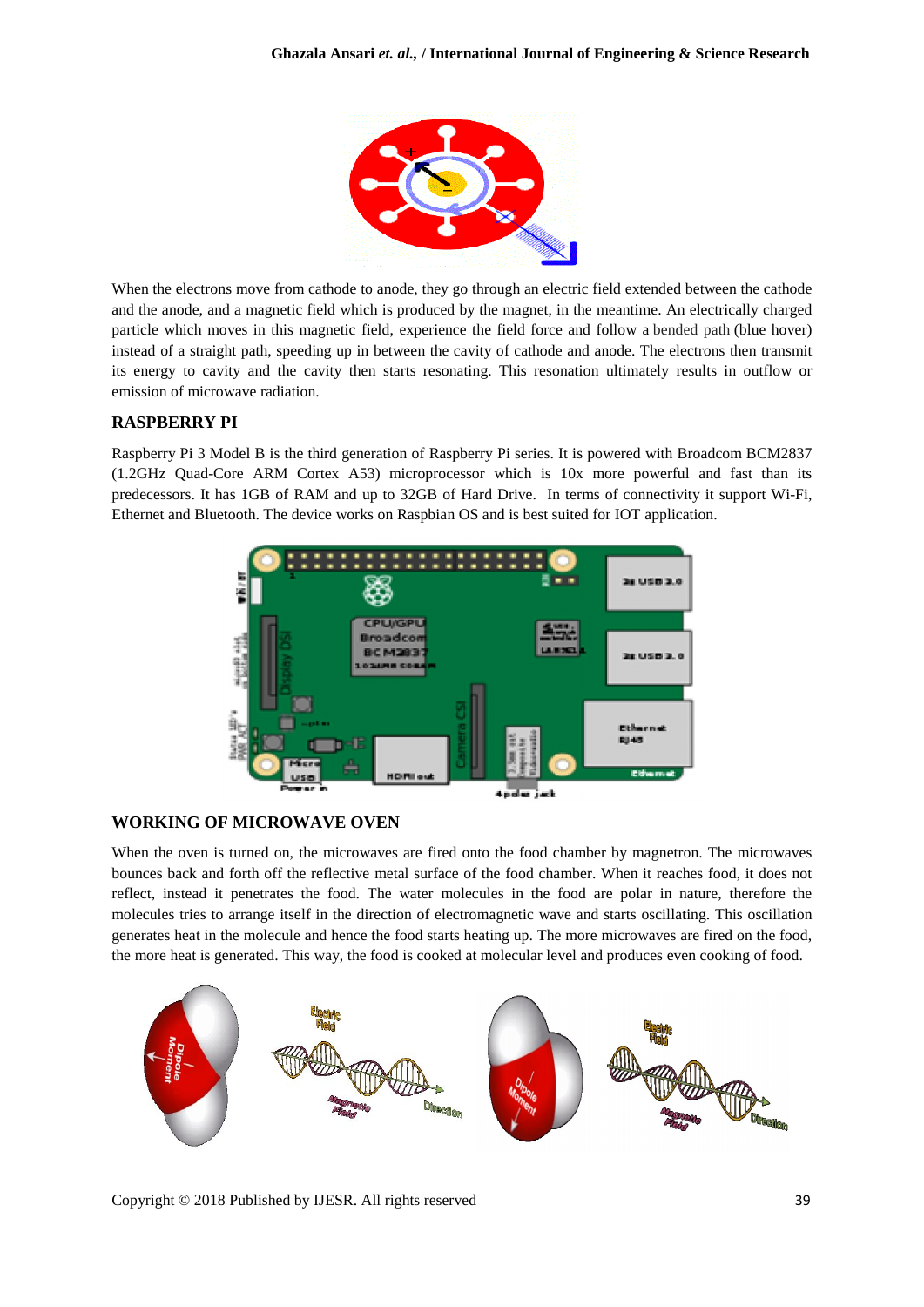### **NEW DEVICE ACTION**

When the device is turned on, the control unit gets power and it waits for the instruction from the user. The magnetron during this time will not receive any power. The device has dual operating modes, voice mode and manual mode which is specified by a 2 way switch. In manual mode, the gadget is controlled with keypad and it is indistinguishable to the conventional microwave oven. In voice mode, the device is controlled utilizing microphone and speech recognition. Condition for voice controlling is accessibility of working internet association.

When the command is received by the control unit, the magnetron gets powered on and will stay on till the control unit again removes the power.

A speaker is additionally interfaced and work only in voice mode. It provides voice output for every command received and task fetched via internet or task completion. Speakers will also act as buzzer for smoke sensor and will produce alarm sound if smoke is produced during cooking. If smoke is detected, the oven immediately turns off.

During availability of internet, the oven is likewise included with its cook menu database. It means that its prestored cook menu database can be accessed and commands can be given to the oven remotely.



#### **DESCRIPTION OF CIRCUIT DIAGRAM**

The circuit diagram consists of three main parts, first is the magnetron unit, second is the chamber unit and last is the control unit. The magnetron unit consist of magnetron, high voltage transformer, high voltage diode, and high voltage capacitor. The chamber unit consist of fan motor, turntable motor and lamp. The control unit consist of Raspberry Pi, AC to DC converter circuit, and switching relays. The AC Power first goes to the control unit where DC 5V is generated which powers the Raspberry Pi and it becomes operational and waits for any command to be received.